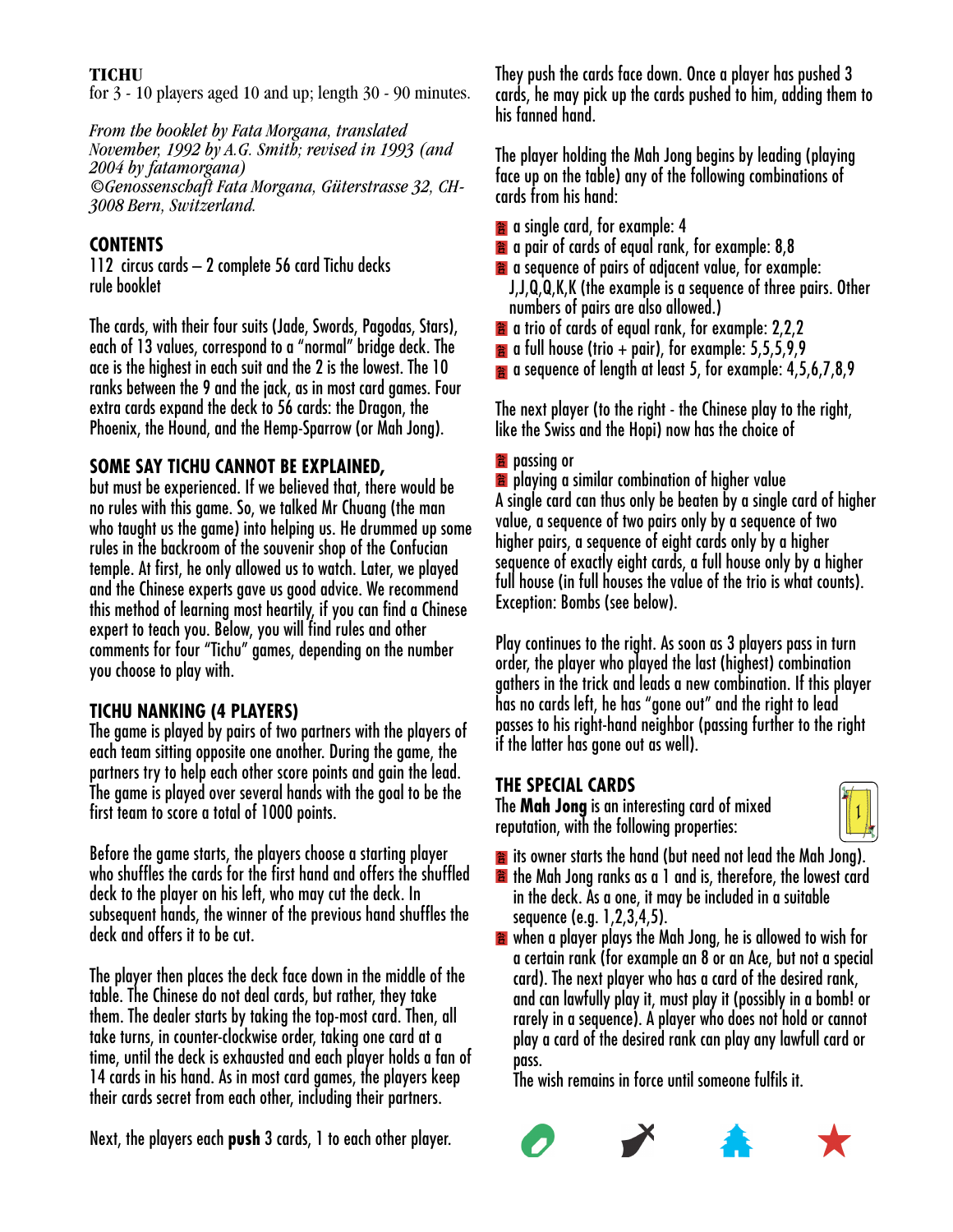The faithful **Hound** has no trick-taking power at all. It can only be played by leading it as a single card and it transfers the right to lead to the player's partner. If the player's partner has already gone out, the lead passes to the partner's right.



The ever-changing **Phoenix** is the most powerful card in Tichu. However, it counts minus 25 points. It can be played:



- $\hat{\mathbf{z}}$  as a joker it can take the place of any normal card in a combination, but may not be used to make a bomb!
- $\hat{\mathbf{z}}$  as a single card. It's value is half a rank higher than the card it's played after. If an eight is the current highest card played, the Phoenix counts as 8.5, and can be beaten by a nine or higher. The Phoenix can beat an ace, but not the Dragon. If led, the Phoenix counts as 1.5.

The **Dragon** is the highest individual card and is worth 25 points.



When single cards have been played, it is higher, even than an ace or "ace and a half" (the Phoenix over an ace), and can itself only be beaten by a bomb. However: it cannot be part of a sequence.

If the noble Dragon **wins** a trick, he gives the trick (including its own 25 points) to the opponent of its holder's choice.

## A **Bomb** is:

 $\hat{\mathbf{a}}$  a sequence of at least five consecutive cards in the same suit **a** or all four cards of the same rank

Bombs can be played at any time, even out of turn, to take a trick. They beat anything, be it a single card or a combination. A higher bomb will beat a lower bomb, so a bomb can be played on a bomb. The rank of bombs is determined: (1) by the number of cards and (2) by the rank of the cards. A player can even lead a bomb when leading a new trick.

## **END OF A ROUND**

The round ends immediatly when only one player has cards left in his hand.

Then the tailender (the last player with any cards) hands over the cards remaining in his hand to his opponents and the tricks he won to the winner (the player who has gone out first in the hand). Next, the round is scored.

### **SCORING A ROUND**

Players turn over their tricks and score:

- + 10 for each king and each ten
- + 5 for each five
- + 25 for the Dragon, and
- 25 for the Phoenix

There are, thus, 100 points for the whole hand, which are divided between the two teams.

If, however, the two players on one team achieve a double victory (being both first and second to run out of cards), the round ends immediately, the counting is skipped, and this team scores 200 points.

## **THE TICHUS!**

A Tichu is a way for players to score even more points, but with a risk.

### **Small Tichu**

Each player may, until he plays his first card in a hand, call "small tichu". If he then wins the round (going out first) his team gets 100 extra points. If he does not go out first in the hand, his team loses 100 points.

Calling tichu is an individual undertaking. The partners cannot discuss it nor arrrange it beforehand. Once called, of course, his partner may play to help him during the play of the cards, but they still cannot discuss strategy as they play. And, the tichant himself must go out first. If his partner goes out first, the team loses the 100 points! Also, the 100 points for tichu are scored independently of, and in addition to, the normal scoring of the hand. Also, a player can call "tichu" long before the player plays his first card. A call before the cards are pushed can be useful as a request for a partner to push over his best card.

### **Grand Tichu**

Of course, where there is a small tichu, there must be a grand tichu, as well. An especially brave or desperate player may, before taking his ninth card from the deck at the beginning of the hand, call "grand tichu". If he then goes out first in the hand, his team scores 200 extra points. If not, his team loses 200 points, as in the rules for his smaller brother.

## **END OF THE GAME**

The team which reaches (or exceeds) a total score of 1000 points at the end of a round wins the game. If both teams are over 1000, the team with the most points wins. In case of a tie, the game continues until a team has 1000 or more at the end of a round and there is no tie.

## **TACTICAL TIPS**

For hints on tactics, it is best to ask a Chinese bus driver. Since such a person may not be available to all reading these rules, we offer the following from our small experience. Naturally, when placed beside the wisdom of our Chinese tutor these will taste like a dusty dog biscuit beside the highest culinary delights of Nanking.

**E** First, try to get rid of your rotten cards (low singletons and pairs). Also, be sparing with your aces, Dragons, and Bombs early in the hand. A player who has a singleton 4 after a dazzling display of power, was either the victim to an unexpected Bomb or does not understood the game yet.

**E** Keep an eye on the score. If the score is, for example 630:970, a grand tichu is begging to be called.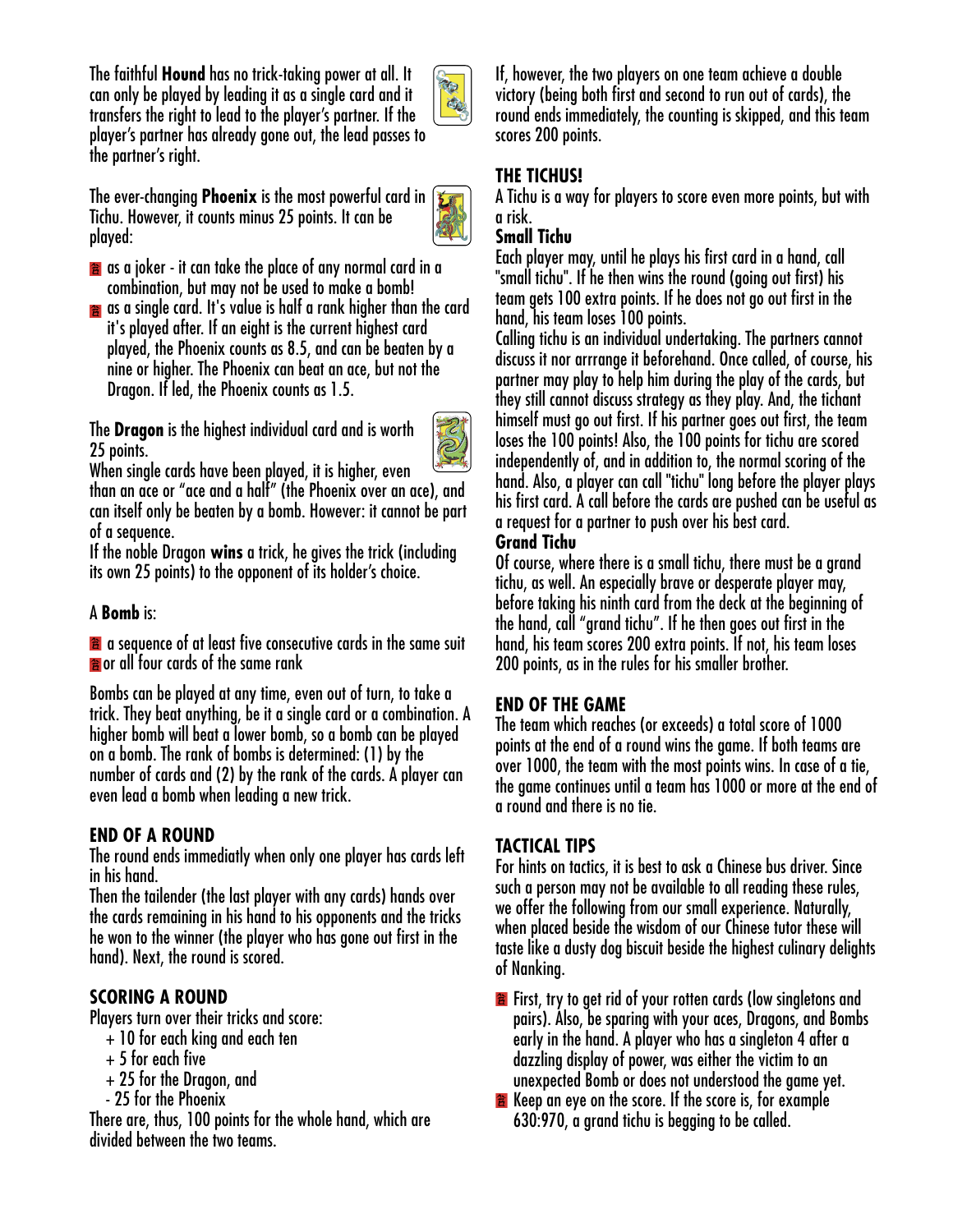- **E** Unreservedly support your partner's "tichu". When playing the Mah Jong, do not demand a card which might break up your partner's bomb and do not take his trick (this is certainly legal, but it is likely dangerous unless very low ranks are involved)
- **The Try to bring down an opponent's "tichu" when the tichant is** the player to his left by making him take his tricks expensively.

## **FREQUENTLY ASKED QUESTIONS**

### **Can the Hound be bombed?**

No, Bombs cannot be used to take the hound (and the right to lead). Bombs can only be played (even out of turn) on a card combination (or single card) on the table. You may bomb your own trick, if you want. When 3 players pass in turn order, any player may bomb before the trick is considered over.

### **When can a bomb be played on a Mah Jong?**

The best way to answer is with an exampleHere is an example. Player 1 leads the Mah Jong and wishes an 8. Between Player 1 and 2 (out of turn) all players (including players 1 and 2) may bomb (without fullfilling the wish).

When player 2 has a hand like 3,4,5,6,7,8,9,10,J,Q,K,K,K,K he may (before his turn) play the K-bomb. After all other players have passed, he must lead the next trick (and fullfill the wish) with his sequence. If another player had a sequence bomb with an 8 he'd have to play it over the K-bomb in his turn.

## **When must a player fullfill the wish of the Mah Jong?**

In his ordinary turn only. A player does not need to fullfill a wish of the Mah Jong when playing a bomb out of turn. However, if he wins the trick with the bomb, he has to lead the next trick and must fullfill the wish then (see also the example above).

### **Does the Dragon give away a bombed trick?**

No. As the Dragon did not win, he does not control the trick.

## **Do I have to use the Phoenix to fullfill a wish?**

If a player does not have a card of the desired rank, he is not obliged to fullfill the wish even if he has the Phoenix (which is not considered a card of the desired rank, even though it can be a joker). The next player who has a card of the desired rank and can lawfully play it, must play it. Even if he has to play a bomb or a sequence of appropriate length with the Phoenix.

### **What happens to the last trick of the hand (when the 3rd player plays his last card(s))?**

The trick is ended immediatly, but is still given away if won by the Dragon.

#### **What happens if two players want to play a bomb at the same time?**

This happens very rarely and the solution of the problem is usually obvious.

However (if you need a rule): Tichu should not be a game of reaction, fast play should not give any advantage: bombs can be played before ordinary combinations and multiple bombs can be played in order of play. BUT: if a player after 5 seconds of thinking decides to play the Dragon, no other player can claim to play a bomb at the same time (and therefore before the dragon). If a player wants more time to think about his play, whether it is his turn or not, he must ask the other players to wait until his considerations are done.

### **What if two players of the same team call a Tichu at the same time?**

This is a problem with online games, but very rare in normal games. In a tournament, I'd say that the second player, in turn order, may withdraw his Tichu if he wishes. However, do not allow players to claim having called a Tichu at the same time, unless it was really simultaneous. If there is a delay, the two Tichus stand, giving that team a serious problem.

## **Is 3,3,3,3,Phoenix a valid full house?**

No. This case is not covered by our rules, but we require the owner of a bomb and the Phoenix to play his hand without this strange kind of full house.

### **Can I play a sequence-bomb as a normal sequence?**

No. This is also not covered by the rules, but who wants to give preference to those lucky players always having bombs?

## **Can we play in clockwise order instead?**

Yes, if you are more comfortable with clockwise order of play, please use that instead. Just change all the rules to switch the direction of play. If you are also more comfortable dealing the cards instead of taking them, then have the person who shuffles the cards also deal them.



**If you have questions, comments, or suggestions, please write us with them to RioGames@aol.com. You can also visit our website at: www.riograndegames.com.**